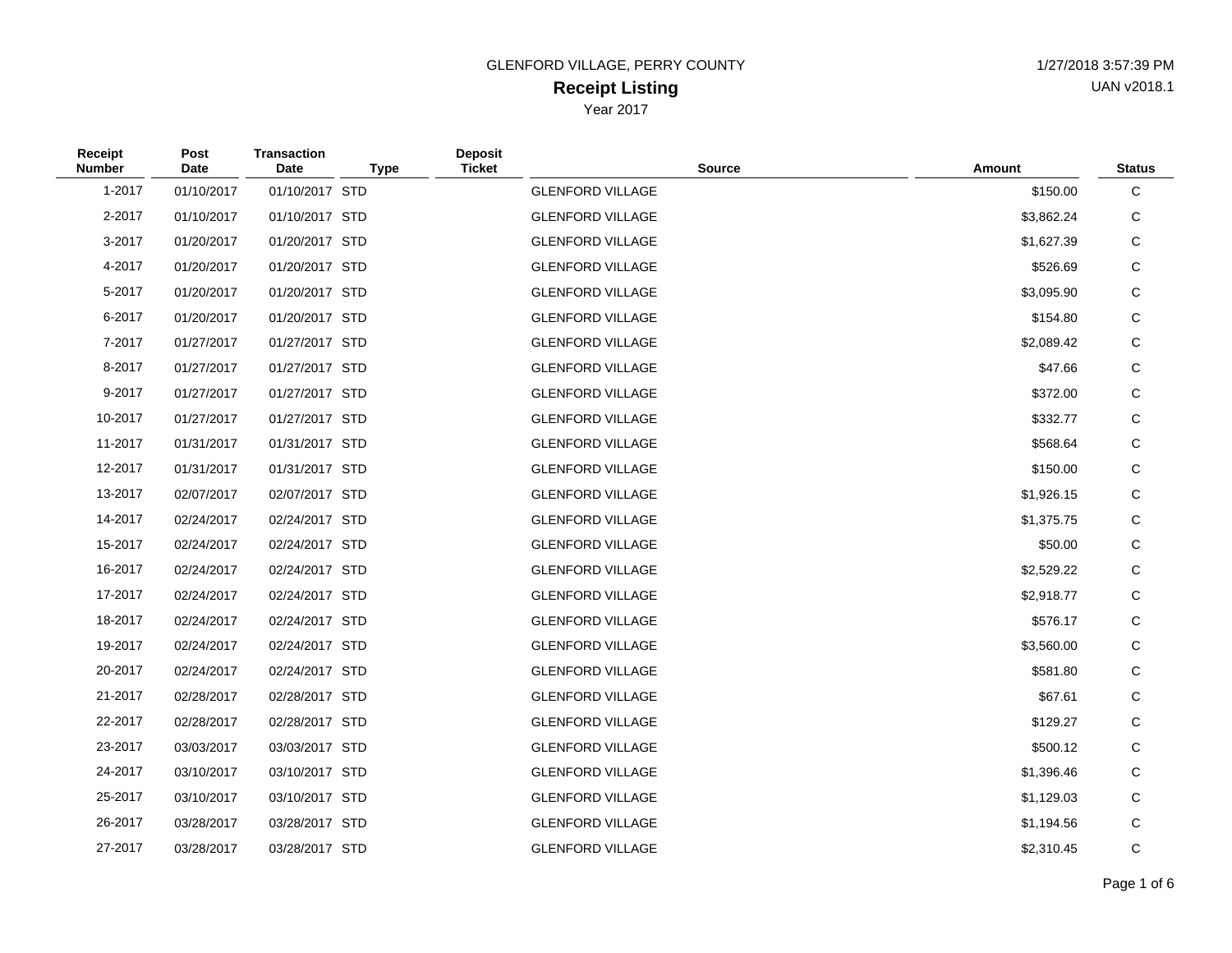| Receipt<br><b>Number</b> | Post<br>Date | <b>Transaction</b><br>Date | <b>Type</b> | <b>Deposit</b><br><b>Ticket</b> | <b>Source</b>           | Amount     | <b>Status</b> |
|--------------------------|--------------|----------------------------|-------------|---------------------------------|-------------------------|------------|---------------|
| 28-2017                  | 03/28/2017   | 03/28/2017 STD             |             |                                 | <b>GLENFORD VILLAGE</b> | \$705.71   | C             |
| 29-2017                  | 03/28/2017   | 03/28/2017 STD             |             |                                 | <b>GLENFORD VILLAGE</b> | \$3,402.19 | С             |
| 30-2017                  | 03/28/2017   | 03/28/2017 STD             |             |                                 | <b>GLENFORD VILLAGE</b> | \$3,050.51 | C             |
| 31-2017                  | 03/28/2017   | 03/28/2017 STD             |             |                                 | <b>GLENFORD VILLAGE</b> | \$12.88    | C             |
| 32-2017                  | 03/28/2017   | 03/28/2017 STD             |             |                                 | <b>GLENFORD VILLAGE</b> | \$953.65   | C             |
| 33-2017                  | 03/28/2017   | 03/28/2017 STD             |             |                                 | <b>GLENFORD VILLAGE</b> | \$523.93   | С             |
| 34-2017                  | 04/11/2017   | 04/11/2017 STD             |             |                                 | <b>GLENFORD VILLAGE</b> | \$8,426.12 | С             |
| 35-2017                  | 04/11/2017   | 04/11/2017 STD             |             |                                 | <b>GLENFORD VILLAGE</b> | \$1,333.51 | С             |
| 36-2017                  | 04/11/2017   | 04/11/2017 STD             |             |                                 | <b>GLENFORD VILLAGE</b> | \$150.00   | C             |
| 37-2017                  | 04/11/2017   | 04/11/2017 STD             |             |                                 | <b>GLENFORD VILLAGE</b> | \$5,472.68 | С             |
| 38-2017                  | 04/29/2017   | 04/29/2017 STD             |             |                                 | <b>GLENFORD VILLAGE</b> | \$495.66   | С             |
| 39-2017                  | 04/29/2017   | 04/29/2017 STD             |             |                                 | <b>GLENFORD VILLAGE</b> | \$3,009.39 | С             |
| 40-2017                  | 04/29/2017   | 04/29/2017 STD             |             |                                 | <b>GLENFORD VILLAGE</b> | \$271.96   | С             |
| 41-2017                  | 04/29/2017   | 04/29/2017 STD             |             |                                 | <b>GLENFORD VILLAGE</b> | \$2,380.99 | С             |
| 42-2017                  | 04/29/2017   | 04/29/2017 STD             |             |                                 | <b>GLENFORD VILLAGE</b> | \$1,117.72 | С             |
| 43-2017                  | 04/29/2017   | 04/29/2017 STD             |             |                                 | <b>GLENFORD VILLAGE</b> | \$462.78   | С             |
| 44-2017                  | 05/09/2017   | 05/09/2017 STD             |             |                                 | <b>GLENFORD VILLAGE</b> | \$375.00   | С             |
| 45-2017                  | 05/09/2017   | 05/09/2017 STD             |             |                                 | <b>GLENFORD VILLAGE</b> | \$490.00   | С             |
| 46-2017                  | 05/09/2017   | 05/09/2017 STD             |             |                                 | <b>GLENFORD VILLAGE</b> | \$50.00    | C             |
| 47-2017                  | 05/09/2017   | 05/09/2017 STD             |             |                                 | <b>GLENFORD VILLAGE</b> | \$359.80   | С             |
| 48-2017                  | 05/09/2017   | 05/09/2017 STD             |             |                                 | <b>GLENFORD VILLAGE</b> | \$2,244.47 | С             |
| 49-2017                  | 05/26/2017   | 05/26/2017 STD             |             |                                 | <b>GLENFORD VILLAGE</b> | \$2,454.79 | С             |
| 50-2017                  | 05/26/2017   | 05/26/2017 STD             |             |                                 | <b>GLENFORD VILLAGE</b> | \$808.56   | С             |
| 51-2017                  | 05/26/2017   | 05/26/2017 STD             |             |                                 | <b>GLENFORD VILLAGE</b> | \$70.00    | С             |
| 52-2017                  | 05/26/2017   | 05/26/2017 STD             |             |                                 | <b>GLENFORD VILLAGE</b> | \$5,408.69 | С             |
| 53-2017                  | 05/26/2017   | 05/26/2017 STD             |             |                                 | <b>GLENFORD VILLAGE</b> | \$150.00   | С             |
| 54-2017                  | 05/26/2017   | 05/26/2017 STD             |             |                                 | <b>GLENFORD VILLAGE</b> | \$899.82   | C             |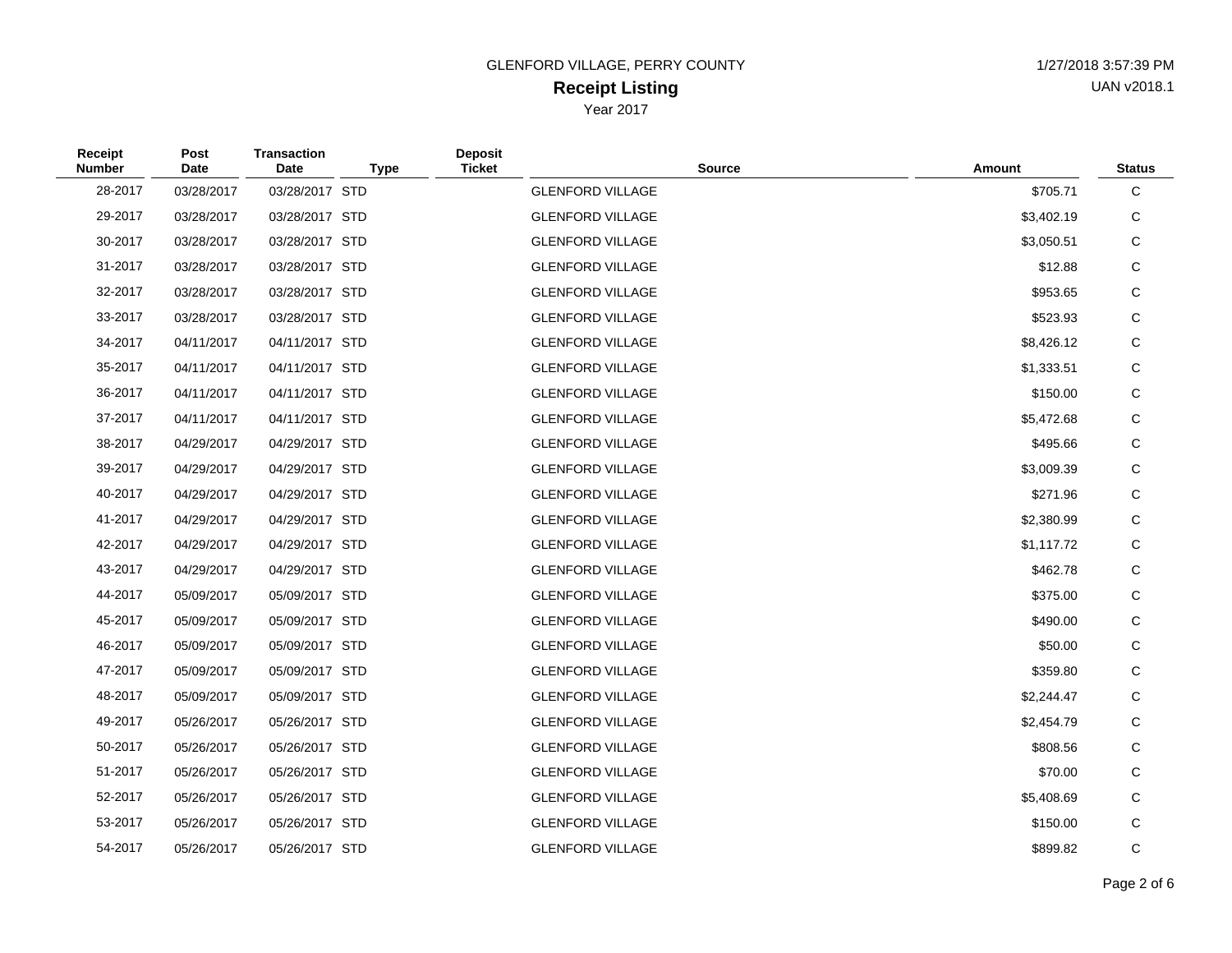| Receipt<br><b>Number</b> | Post<br>Date | <b>Transaction</b><br>Date | <b>Type</b> | <b>Deposit</b><br><b>Ticket</b> | <b>Source</b>           | Amount     | <b>Status</b> |
|--------------------------|--------------|----------------------------|-------------|---------------------------------|-------------------------|------------|---------------|
| 55-2017                  | 05/26/2017   | 05/26/2017 STD             |             |                                 | <b>GLENFORD VILLAGE</b> | \$55.00    | C             |
| 56-2017                  | 05/30/2017   | 05/30/2017 STD             |             |                                 | <b>GLENFORD VILLAGE</b> | \$911.47   | С             |
| 57-2017                  | 05/30/2017   | 05/30/2017 STD             |             |                                 | <b>GLENFORD VILLAGE</b> | \$40.00    | C             |
| 58-2017                  | 05/30/2017   | 05/30/2017 STD             |             |                                 | <b>GLENFORD VILLAGE</b> | \$600.03   | С             |
| 59-2017                  | 06/16/2017   | 06/16/2017 STD             |             |                                 | <b>GLENFORD VILLAGE</b> | \$50.00    | C             |
| 60-2017                  | 06/16/2017   | 06/16/2017 STD             |             |                                 | <b>GLENFORD VILLAGE</b> | \$1,346.24 | С             |
| 61-2017                  | 06/16/2017   | 06/16/2017 STD             |             |                                 | <b>GLENFORD VILLAGE</b> | \$877.23   | С             |
| 62-2017                  | 06/16/2017   | 06/16/2017 STD             |             |                                 | <b>GLENFORD VILLAGE</b> | \$50.00    | C             |
| 63-2017                  | 06/16/2017   | 06/16/2017 STD             |             |                                 | <b>GLENFORD VILLAGE</b> | \$1,676.66 | C             |
| 64-2017                  | 06/16/2017   | 06/16/2017 STD             |             |                                 | <b>GLENFORD VILLAGE</b> | \$625.68   | C             |
| 65-2017                  | 06/16/2017   | 06/16/2017 STD             |             |                                 | <b>GLENFORD VILLAGE</b> | \$1,915.49 | С             |
| 66-2017                  | 06/27/2017   | 06/27/2017 STD             |             |                                 | <b>GLENFORD VILLAGE</b> | \$2,137.53 | C             |
| 67-2017                  | 06/27/2017   | 06/27/2017 STD             |             |                                 | <b>GLENFORD VILLAGE</b> | \$546.76   | C             |
| 68-2017                  | 06/27/2017   | 06/27/2017 STD             |             |                                 | <b>GLENFORD VILLAGE</b> | \$807.39   | С             |
| 69-2017                  | 06/27/2017   | 06/27/2017 STD             |             |                                 | <b>GLENFORD VILLAGE</b> | \$1,654.54 | С             |
| 70-2017                  | 06/30/2017   | 06/30/2017 STD             |             |                                 | <b>GLENFORD VILLAGE</b> | \$150.00   | С             |
| 71-2017                  | 06/30/2017   | 06/30/2017 STD             |             |                                 | <b>GLENFORD VILLAGE</b> | \$923.40   | С             |
| 72-2017                  | 07/21/2017   | 07/21/2017 STD             |             |                                 | <b>GLENFORD VILLAGE</b> | \$2,763.42 | С             |
| 73-2017                  | 07/21/2017   | 07/21/2017 STD             |             |                                 | <b>GLENFORD VILLAGE</b> | \$7,624.07 | С             |
| 74-2017                  | 07/21/2017   | 07/21/2017 STD             |             |                                 | <b>GLENFORD VILLAGE</b> | \$1,107.60 | С             |
| 75-2017                  | 07/25/2017   | 07/25/2017 STD             |             |                                 | <b>GLENFORD VILLAGE</b> | \$334.79   | C             |
| 76-2017                  | 07/25/2017   | 07/25/2017 STD             |             |                                 | <b>GLENFORD VILLAGE</b> | \$80.61    | С             |
| 77-2017                  | 07/28/2017   | 07/28/2017 STD             |             |                                 | <b>GLENFORD VILLAGE</b> | \$387.25   | С             |
| 78-2017                  | 07/28/2017   | 07/28/2017 STD             |             |                                 | <b>GLENFORD VILLAGE</b> | \$550.64   | C             |
| 79-2017                  | 08/01/2017   | 08/01/2017 STD             |             |                                 | <b>GLENFORD VILLAGE</b> | \$60.00    | С             |
| 80-2017                  | 08/01/2017   | 08/01/2017 STD             |             |                                 | <b>GLENFORD VILLAGE</b> | \$837.21   | С             |
| 81-2017                  | 08/04/2017   | 08/04/2017 STD             |             |                                 | <b>GLENFORD VILLAGE</b> | \$7.60     | C             |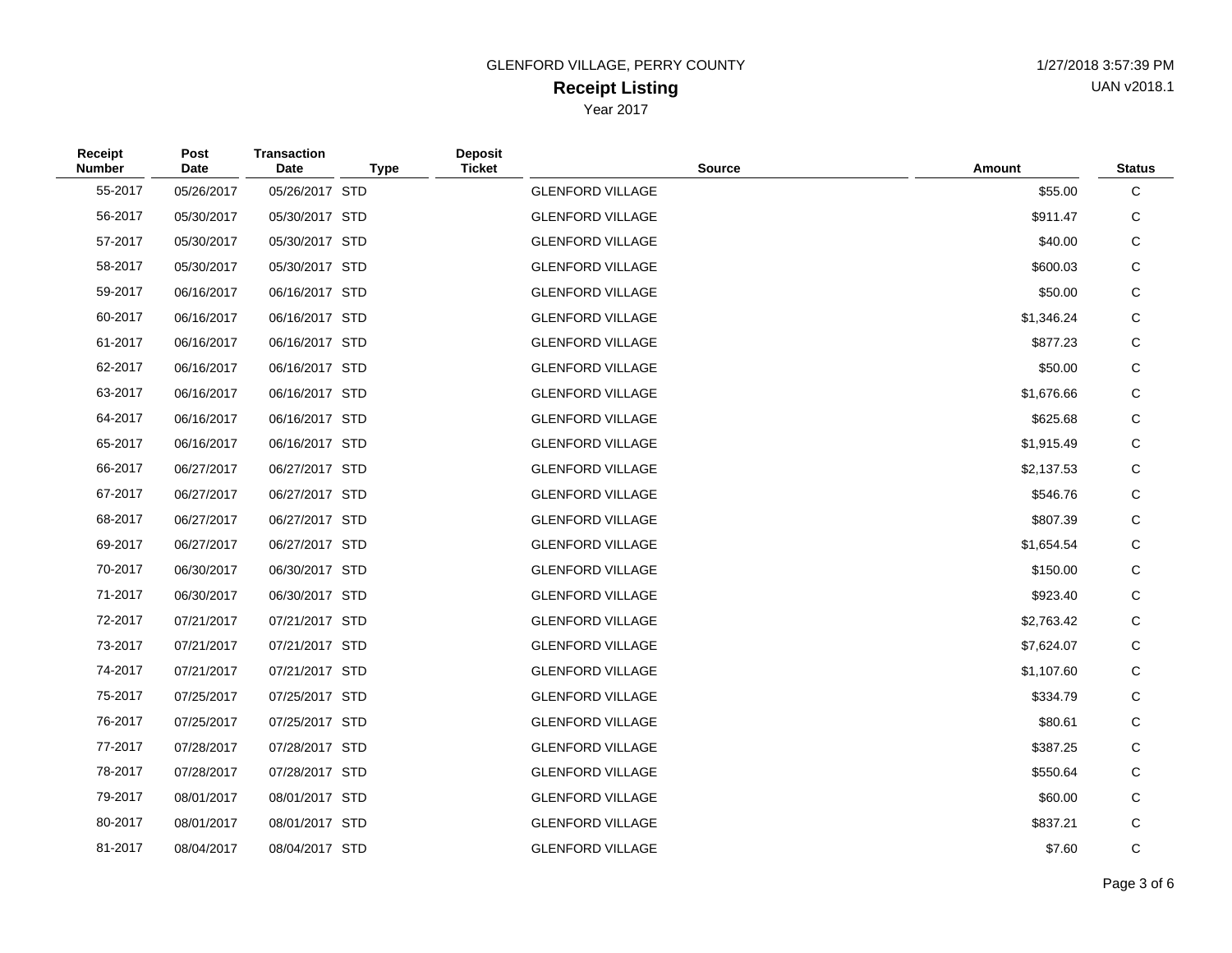| Receipt<br><b>Number</b> | Post<br><b>Date</b> | <b>Transaction</b><br><b>Date</b> | <b>Type</b>          | <b>Deposit</b><br><b>Ticket</b> | <b>Source</b>           | <b>Amount</b> | <b>Status</b> |
|--------------------------|---------------------|-----------------------------------|----------------------|---------------------------------|-------------------------|---------------|---------------|
| 82-2017                  | 08/04/2017          | 08/04/2017 STD                    |                      |                                 | <b>GLENFORD VILLAGE</b> | \$787.42      | $\mathbf C$   |
| 83-2017                  | 08/11/2017          | 08/11/2017 STD                    |                      |                                 | <b>GLENFORD VILLAGE</b> | \$150.00      | C             |
| 84-2017                  | 08/11/2017          | 08/11/2017 STD                    |                      |                                 | <b>GLENFORD VILLAGE</b> | \$3,959.49    | C             |
| 85-2017                  | 08/11/2017          | 08/11/2017 STD                    |                      |                                 | <b>GLENFORD VILLAGE</b> | \$2,295.00    | C             |
| 86-2017                  | 08/08/2017          | 08/11/2017 STD                    |                      |                                 | <b>GLENFORD VILLAGE</b> | \$180.25      | C             |
| 87-2017                  | 08/22/2017          | 08/22/2017 STD                    |                      |                                 | <b>GLENFORD VILLAGE</b> | \$6,396.37    | $\mathsf C$   |
| 88-2017                  | 08/22/2017          | 08/22/2017 STD                    |                      |                                 | <b>GLENFORD VILLAGE</b> | \$4,412.78    | C             |
| 88-2017                  | 08/23/2017          |                                   | 08/29/2017 POS. ADJ. |                                 | <b>GLENFORD VILLAGE</b> | \$0.60        | $\mathsf C$   |
| 89-2017                  | 08/25/2017          | 08/29/2017 STD                    |                      |                                 | <b>GLENFORD VILLAGE</b> | \$1,285.38    | $\mathsf C$   |
| 90-2017                  | 08/29/2017          | 08/29/2017 STD                    |                      |                                 | <b>GLENFORD VILLAGE</b> | \$325.87      | $\mathsf C$   |
| 91-2017                  | 08/29/2017          | 08/29/2017 STD                    |                      |                                 | <b>GLENFORD VILLAGE</b> | \$141.95      | $\mathsf C$   |
| 92-2017                  | 08/29/2017          | 08/29/2017 STD                    |                      |                                 | <b>GLENFORD VILLAGE</b> | \$577.68      | $\mathsf C$   |
| 93-2017                  | 09/12/2017          | 09/12/2017 STD                    |                      |                                 | <b>GLENFORD VILLAGE</b> | \$2,500.80    | $\mathsf C$   |
| 94-2017                  | 09/12/2017          | 09/12/2017 STD                    |                      |                                 | <b>GLENFORD VILLAGE</b> | \$50.00       | C             |
| 95-2017                  | 09/12/2017          | 09/12/2017 STD                    |                      |                                 | <b>GLENFORD VILLAGE</b> | \$1,064.54    | C             |
| 96-2017                  | 09/15/2017          | 09/15/2017 STD                    |                      |                                 | <b>GLENFORD VILLAGE</b> | \$238.40      | C             |
| 97-2017                  | 09/15/2017          | 09/15/2017 STD                    |                      |                                 | <b>GLENFORD VILLAGE</b> | \$2,159.49    | C             |
| 98-2017                  | 09/26/2017          | 09/26/2017 STD                    |                      |                                 | <b>GLENFORD VILLAGE</b> | \$529.83      | C             |
| 99-2017                  | 09/26/2017          | 09/26/2017 STD                    |                      |                                 | <b>GLENFORD VILLAGE</b> | \$6,479.60    | C             |
| 100-2017                 | 09/26/2017          | 09/26/2017 STD                    |                      |                                 | <b>GLENFORD VILLAGE</b> | \$101.69      | C             |
| 101-2017                 | 09/26/2017          | 09/26/2017 STD                    |                      |                                 | <b>GLENFORD VILLAGE</b> | \$269.61      | C             |
| 102-2017                 | 09/30/2017          | 09/30/2017 STD                    |                      |                                 | <b>GLENFORD VILLAGE</b> | \$616.27      | C             |
| 103-2017                 | 09/30/2017          | 09/30/2017 STD                    |                      |                                 | <b>GLENFORD VILLAGE</b> | \$23.00       | C             |
| 104-2017                 | 10/13/2017          | 10/13/2017 STD                    |                      |                                 | <b>GLENFORD VILLAGE</b> | \$250.00      | C             |
| 105-2017                 | 10/13/2017          | 10/13/2017 STD                    |                      |                                 | <b>GLENFORD VILLAGE</b> | \$60.70       | C             |
| 106-2017                 | 10/13/2017          | 10/13/2017 STD                    |                      |                                 | <b>GLENFORD VILLAGE</b> | \$2,694.35    | C             |
| 107-2017                 | 10/13/2017          | 10/13/2017 STD                    |                      |                                 | <b>GLENFORD VILLAGE</b> | \$2,718.36    | $\mathsf{C}$  |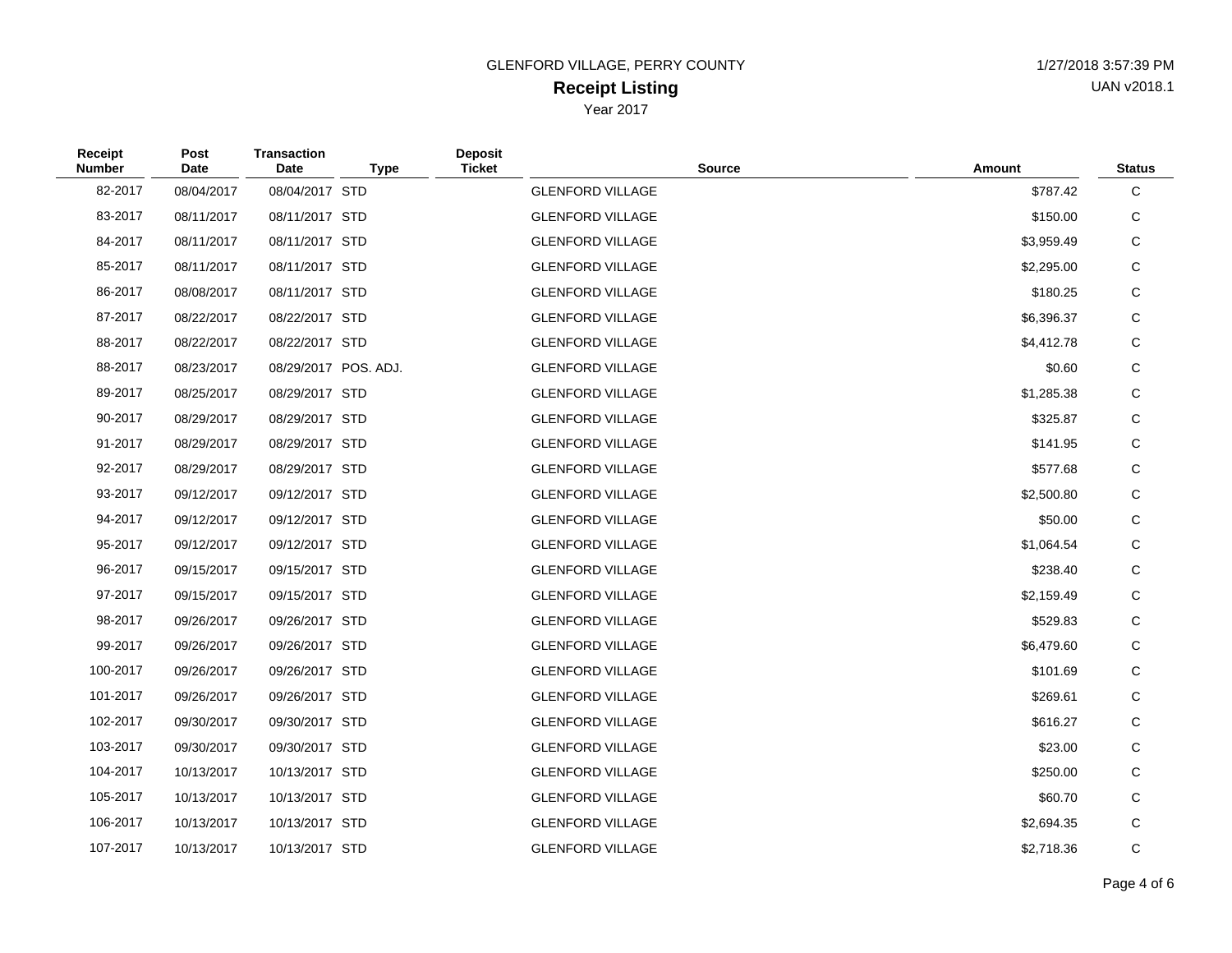| Receipt<br><b>Number</b> | Post<br><b>Date</b> | <b>Transaction</b><br><b>Date</b> | <b>Type</b>          | <b>Deposit</b><br><b>Ticket</b> | <b>Source</b>           | <b>Amount</b> | <b>Status</b> |
|--------------------------|---------------------|-----------------------------------|----------------------|---------------------------------|-------------------------|---------------|---------------|
| 108-2017                 | 10/28/2017          | 10/28/2017 STD                    |                      |                                 | <b>GLENFORD VILLAGE</b> | \$393.77      | $\mathbf C$   |
| 109-2017                 | 10/28/2017          | 10/28/2017 STD                    |                      |                                 | <b>GLENFORD VILLAGE</b> | \$197.78      | C             |
| 110-2017                 | 10/28/2017          | 10/28/2017 STD                    |                      |                                 | <b>GLENFORD VILLAGE</b> | \$527.31      | C             |
| 111-2017                 | 10/28/2017          | 10/28/2017 STD                    |                      |                                 | <b>GLENFORD VILLAGE</b> | \$5,663.68    | C             |
| 112-2017                 | 10/28/2017          | 10/28/2017 STD                    |                      |                                 | <b>GLENFORD VILLAGE</b> | \$297.47      | C             |
| 113-2017                 | 10/28/2017          | 10/28/2017 STD                    |                      |                                 | <b>GLENFORD VILLAGE</b> | \$393.24      | C             |
| 114-2017                 | 10/28/2017          | 10/28/2017 STD                    |                      |                                 | <b>GLENFORD VILLAGE</b> | \$376.56      | C             |
| 115-2017                 | 11/03/2017          | 11/03/2017 STD                    |                      |                                 | <b>GLENFORD VILLAGE</b> | \$556.30      | C             |
| 116-2017                 | 11/30/2017          | 12/01/2017 STD                    |                      |                                 | <b>GLENFORD VILLAGE</b> | \$1,727.56    | C             |
| 117-2017                 | 11/30/2017          | 12/01/2017 STD                    |                      |                                 | <b>GLENFORD VILLAGE</b> | \$40.00       | C             |
| 118-2017                 | 11/30/2017          | 12/01/2017 STD                    |                      |                                 | <b>GLENFORD VILLAGE</b> | \$40.00       | C             |
| 119-2017                 | 11/30/2017          | 12/01/2017 STD                    |                      |                                 | <b>GLENFORD VILLAGE</b> | \$4,281.89    | C             |
| 120-2017                 | 11/30/2017          | 12/01/2017 STD                    |                      |                                 | <b>GLENFORD VILLAGE</b> | \$2,790.85    | C             |
| 121-2017                 | 11/30/2017          | 12/01/2017 STD                    |                      |                                 | <b>GLENFORD VILLAGE</b> | \$120.01      | C             |
| 121-2017                 | 11/30/2017          |                                   | 12/01/2017 POS. ADJ. |                                 | <b>GLENFORD VILLAGE</b> | \$36.00       | $\mathsf C$   |
| 122-2017                 | 12/01/2017          | 12/01/2017 STD                    |                      |                                 | <b>GLENFORD VILLAGE</b> | \$591.50      | $\mathsf C$   |
| 123-2017                 | 12/01/2017          | 12/01/2017 STD                    |                      |                                 | <b>GLENFORD VILLAGE</b> | \$4,062.90    | C             |
| 124-2017                 | 11/30/2017          | 12/01/2017 STD                    |                      |                                 | <b>GLENFORD VILLAGE</b> | \$906.47      | $\mathsf C$   |
| 125-2017                 | 12/08/2017          | 12/08/2017 STD                    |                      |                                 | <b>GLENFORD VILLAGE</b> | \$1,379.88    | C             |
| 126-2017                 | 12/22/2017          | 12/22/2017 STD                    |                      |                                 | <b>GLENFORD VILLAGE</b> | \$3,502.31    | C             |
| 127-2017                 | 12/22/2017          | 12/22/2017 STD                    |                      |                                 | <b>GLENFORD VILLAGE</b> | \$1,513.04    | $\mathbf C$   |
| 128-2017                 | 12/22/2017          | 12/22/2017 STD                    |                      |                                 | <b>GLENFORD VILLAGE</b> | \$483.78      | C             |
| 129-2017                 | 12/22/2017          | 12/22/2017 STD                    |                      |                                 | <b>GLENFORD VILLAGE</b> | \$3,626.18    | $\mathsf C$   |
| 130-2017                 | 12/22/2017          | 12/22/2017 STD                    |                      |                                 | <b>GLENFORD VILLAGE</b> | \$0.50        | $\mathsf{C}$  |
| 131-2017                 | 12/28/2017          | 12/28/2017 STD                    |                      |                                 | <b>GLENFORD VILLAGE</b> | \$713.78      | C             |
| 131-2017                 | 12/29/2017          |                                   | 12/31/2017 NEG. ADJ. |                                 | <b>GLENFORD VILLAGE</b> | $-$ \$84.35   | C             |
| 132-2017                 | 12/28/2017          | 12/28/2017 STD                    |                      |                                 | <b>GLENFORD VILLAGE</b> | \$74.06       | $\mathsf{C}$  |